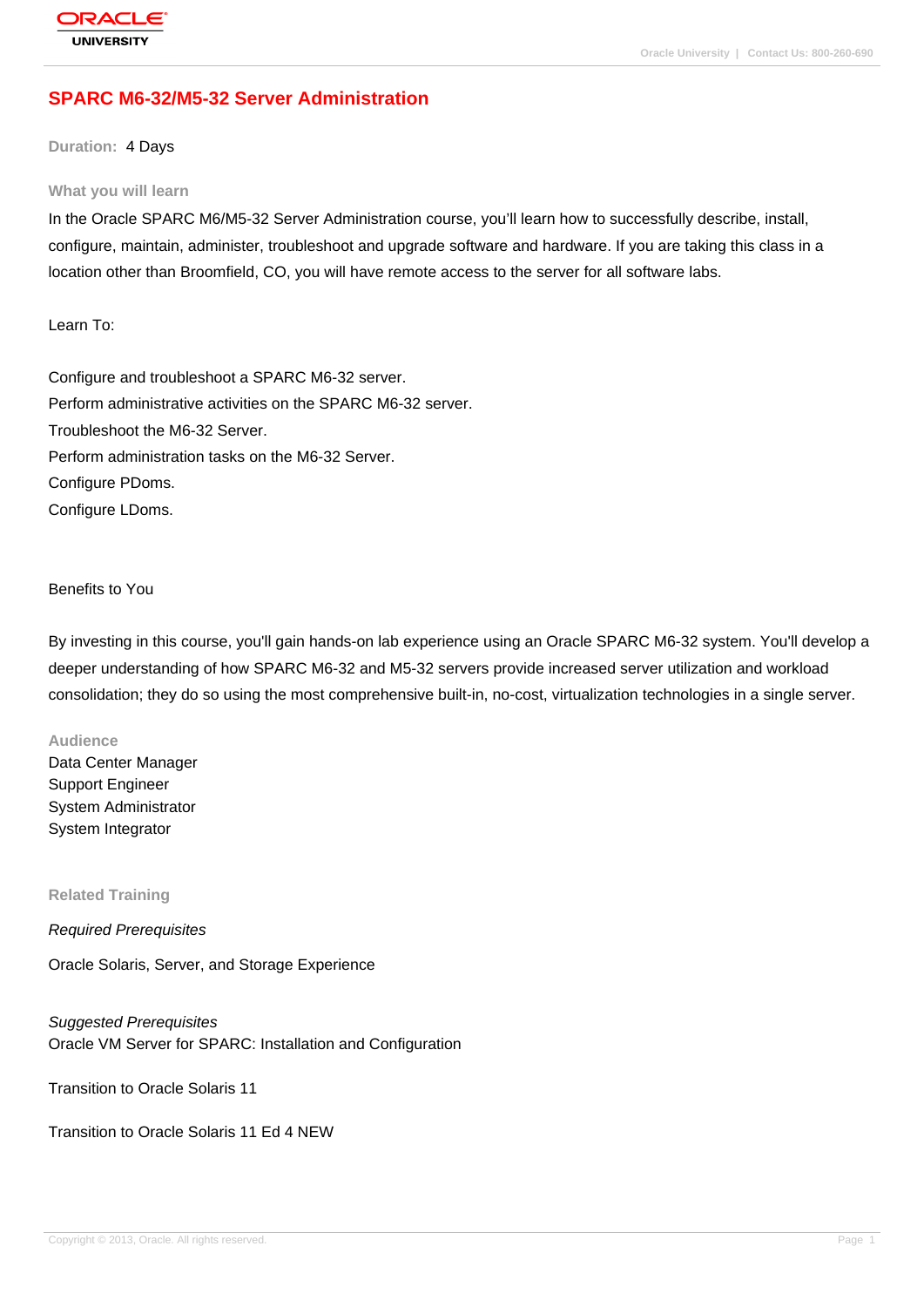### **Course Objectives**

Identify the components and architecture of the M6-32 and M5-32 Servers

Install and configure M6-32 and M5-32 Servers

Upgrade the firmware and software

Perform administration tasks

Configure Logical Domains (LDoms)

Troubleshoot M6-32 and M5-32 Servers

List the features and functions of the M6-32 and M5-32 Servers

**Course Topics**

### **SPARC M6-32 Administration Overview**

List the components of the server Describe the SPARC M6-32 features and functions

### **Hardware Overview**

Identify site-planning guidelines List the environmental requirements List the power requirements Upgrade an M5-32 server

#### **Architecture Overview**

Classify and label architectural components Describe the architecture (ASICs) Describe data and address movement through the ASICs Describe configuration guidelines and best practices

### **ILOM Configuration**

Document the functions of ILOM List the features of the ILOM external network Perform an initial configuration of the ILOM Update the ILOM firmware

# **Platform Configuration and Administration**

Manage user accounts Configure the service processor to use LDAP and DNS View the platform environment and hardware configurations Use the ILOM BUI

### **Domain Configuration**

Document the characteristics of a physical domain Choose between bounded and unbounded for a physical domain Allocate boards to a domain Power on a doman and monitor status